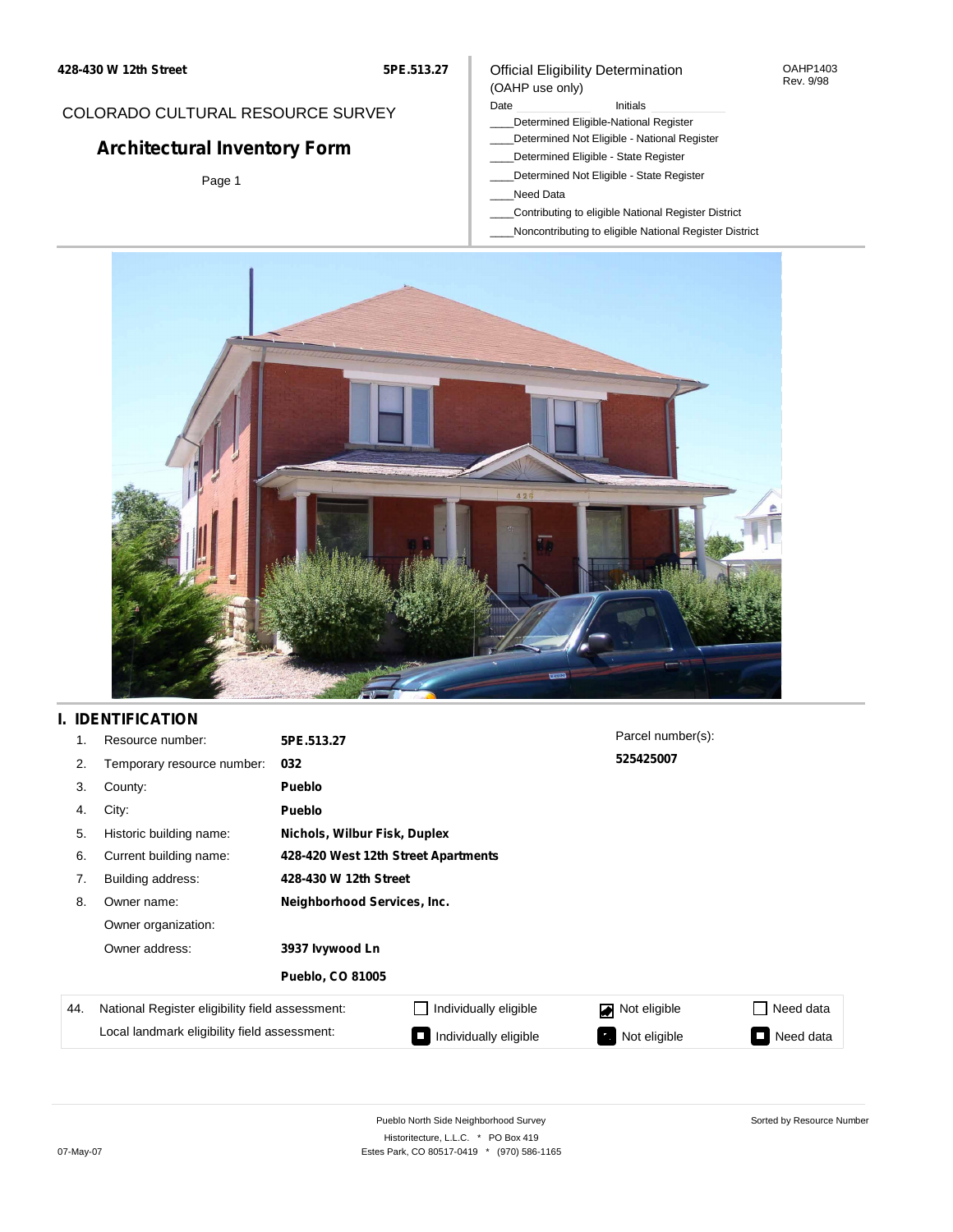Sorted by Resource Number

### **Architectural Inventory Form**

Page 2

### **II. GEOGRAPHIC INFORMATION**

| 9.  | P.M.<br>6th         | Township:<br><b>20S</b>                                     | 65W<br>Range:     |         |
|-----|---------------------|-------------------------------------------------------------|-------------------|---------|
|     | 1/4<br><b>NW</b>    | <b>NW</b><br>of <b>SE</b><br>of<br>1/4<br>1/4<br>of<br>SE – | of Section<br>1/4 | 25      |
| 10. | UTM reference zone: | 13                                                          |                   |         |
|     | Easting:            | 533894                                                      | Northing:         | 4236512 |
| 11. | USGS quad name:     | <b>Northeast Pueblo</b>                                     | Scale:            | 7.5     |
|     | Year:               | 1961 (Photorevised 1970 and<br>1974)                        |                   |         |
| 12. | $Lot(s)$ :          | north 80 feet of Lot 8; Block 27                            |                   |         |
|     | Addition:           | <b>County Addition</b>                                      | Year of addition: | 1869    |

13. Boundary description and justification:

The boundary, as described above, contains but does not exceed the land historically associated with this property.

Metes and bounds exist:

П

### **III. ARCHITECTURAL DESCRIPTION**

| 14. | Building plan (footprint, shape):    | <b>Rectangular Plan</b>      |                       |
|-----|--------------------------------------|------------------------------|-----------------------|
|     | Other building plan descriptions:    |                              |                       |
| 15. | Dimensions in feet (length x width): | 2,500 square feet            |                       |
| 16. | Number of stories:                   | 2                            |                       |
| 17. | Primary external wall material(s):   | <b>Brick</b>                 | Other wall materials: |
|     |                                      | <b>Synthetics/Vinyl</b>      |                       |
| 18. | Roof configuration:                  | <b>Hipped Roof</b>           |                       |
|     | Other roof configurations:           |                              |                       |
| 19. | Primary external roof material:      | <b>Asphalt Roof</b>          |                       |
|     | Other roof materials:                |                              |                       |
| 20. | Special features:                    | Porch                        |                       |
|     |                                      | <b>Window/Segmental Arch</b> |                       |

#### 21. General architectural description:

Oriented to the north, this apartment building rests on a buff-colored, rock-faced sandstone foundation arranged as coursed ashlar beneath the front (north) façade and random ashlar beneath other elevations. A large addition across the rear elevation has a concrete foundation. Basement windows are 1-light, fixed frame. A red-brick veneer, with thin, pink mortar, clads the exterior walls of the original (north) half of the building. Cladding the newer (south) half of the building is white, vinyl siding. Most windows are 1-over-1-light, double-hung sash, with brown or white aluminum frames. Those windows opening within brick portions of the building have sandstone sills and segmental arches, except for the larger window openings, with have sandstone lintels. The sidelights of all tripartite windows now have single-light, fixed-frame windows. Picture windows are also located on either end of the principal (north) elevation's first story. The rear elevation hosts only small, square, fixed-frame windows. A hipped-roof porch spans the entire facade. Its supports have been wrapped in sheets of white vinyl, as has the frieze of the central pediment. Beneath this pediment, 6 concrete steps approach the porch. A black, wrought-iron railing flanks the steps and surrounds the porch. Opening in the center of the symmetrical facade are a pair of identical doorways. Both host 6-panel metal doors, beneath segmental arches. Another identical door provides access to a basement stairwell on the west end of the rear (south) elevation. This door opens behind a white, aluminum-frame storm door. Brown asphalt shingles cover **the hipped roof, and white vinyl boxes the eaves.**

22. Architectural style:

**No Style**

Pueblo North Side Neighborhood Survey Historitecture, L.L.C. \* PO Box 419 07-May-07 **Estes Park, CO 80517-0419** \* (970) 586-1165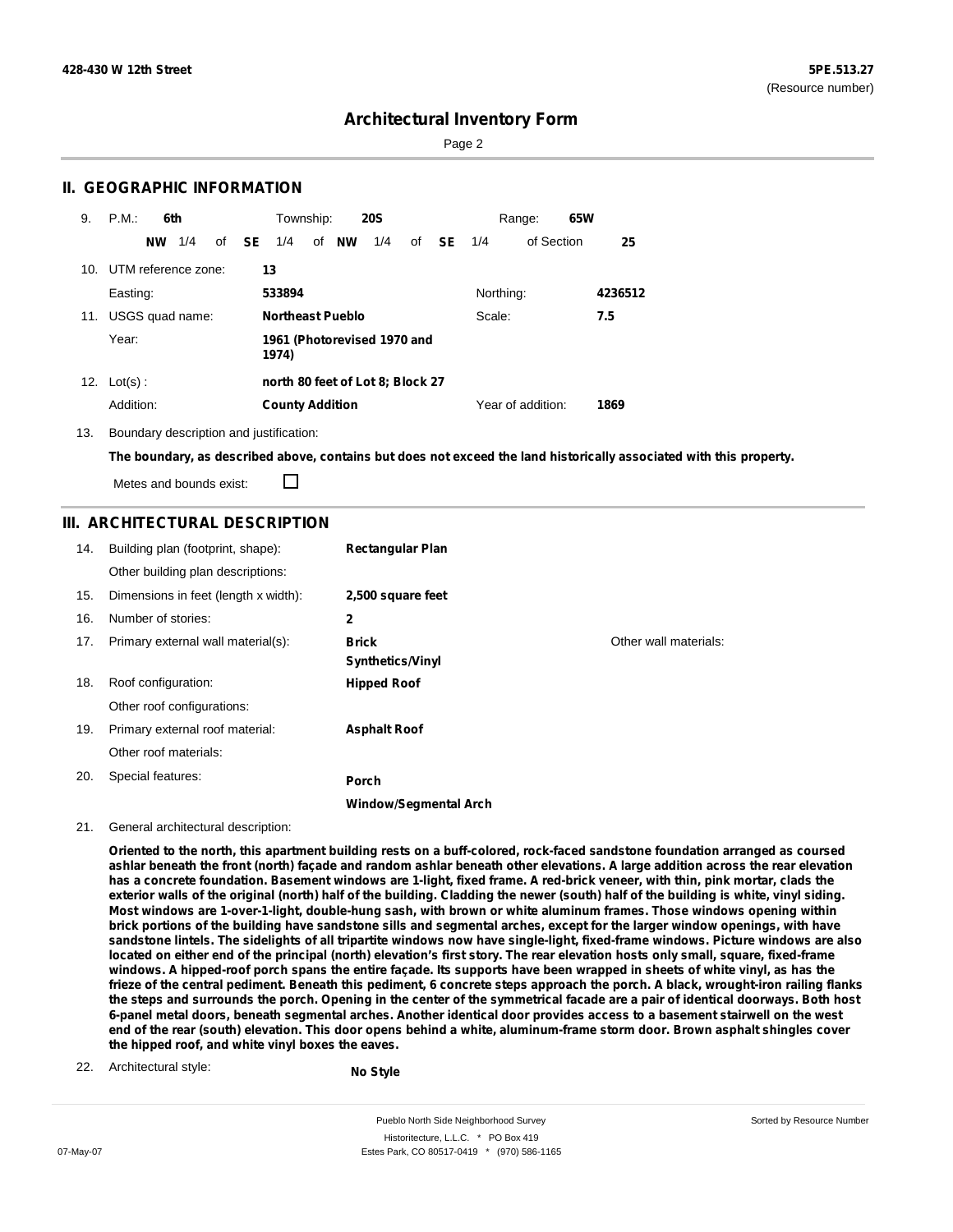Page 3

Other architectural styles:

Building type: **Foursquare**

23. Landscape or special setting features:

This property is located on terrain sloping downward from north to south, with an elevation of around 4,700 feet above mean sea level. The neighborhood features modest, one- and two-story houses. This property is situated on the southeast corner of West 12th and North Greenwood streets. A gravel-covered strip separates the sidewalk from the street. Gravel, interspersed with shrubs and flowering bushes, also covers the entire yard. A concrete parking lot is located behind (north of) this **apartment building.**

24. Associated buildings, features or objects: **No associated buildings identified.**

#### **IV. ARCHITECTURAL HISTORY**

| 25. | Date of Construction:<br>Source of Information: | Estimate:<br>1910<br>Actual:<br>Pueblo County Office of Tax Assessor. Property information card [internet].                       |
|-----|-------------------------------------------------|-----------------------------------------------------------------------------------------------------------------------------------|
| 26. | Architect:                                      | unknown                                                                                                                           |
|     | Source of information:                          |                                                                                                                                   |
| 27. | Builder:                                        | unknown                                                                                                                           |
|     | Source of information:                          |                                                                                                                                   |
| 28. | Original Owner:                                 | <b>Wilbur Fisk Nichols</b>                                                                                                        |
|     | Source of information:                          | Pueblo City Directory. Pueblo, Co.; Salt Lake City; Kansas City, Mo.; and others: R.L. Polk &<br>Co. consulted 1886 through 2003. |
| 29. | Construction history:                           |                                                                                                                                   |

According to Pueblo County tax records and other sources, this building was constructed in 1910. An analysis of the form, style, and materials corroborates this date. A large, two-story addition was constructed across the rear elevation, essentially doubling the size of the original building, sometime in the 1990s. Window and door replacements appear to have occurred at **this time.**

30. Location: **original** Date of move(s):

#### **V. HISTORICAL ASSOCIATIONS**

| 31. Original use(s):     | <b>Multiple Dwelling</b> |
|--------------------------|--------------------------|
| 32. Intermediate use(s): | <b>Multiple Dwelling</b> |
| 33. Current use(s):      | <b>Multiple Dwelling</b> |
| 34. Site type(s):        | Residence                |

35. Historical background:

The original owner of this duplex and initial resident of the eastern half, addressed 428 West 12th Street, was Wilbur Fisk Nichols. He was born in Vermont in either 1854 or 1856, depending on the source, and settled in Pueblo in 1903. He was cofounder and vice president of the Krille-Nichols Wool & Hide Company, a wholesale leather and wool dealer. Nichols had three children: Mrs. George W. Campbell, Ollie, and Roy. Nichols lived here until about 1920. He died in June 1931.

Purchasing the property and residing in the eastern half of the duplex after Nichols was Mack Jackson Bell and his wife, Julia G. Bell. Mack Bell was born in Tennessee in 1881. He was a fur dealer and president of the Colorado Raw Fur Dealers Association. The Bells attended the Southern Methodist Church. The couple resided here for more than 20 years, until Mack's **death on April 9, 1945.**

In 1950 Claude A. Bean resided in this unit, followed by George Holden, who also briefly owned the building, in 1955. Residents **in 1960 were Ruth A. Courts and Lavina B. White.**

Residents of the western half of the duplex, addressed 430 West 12th Street, were Ruth Colbin (circa 1914); W.T. Isbell (1919);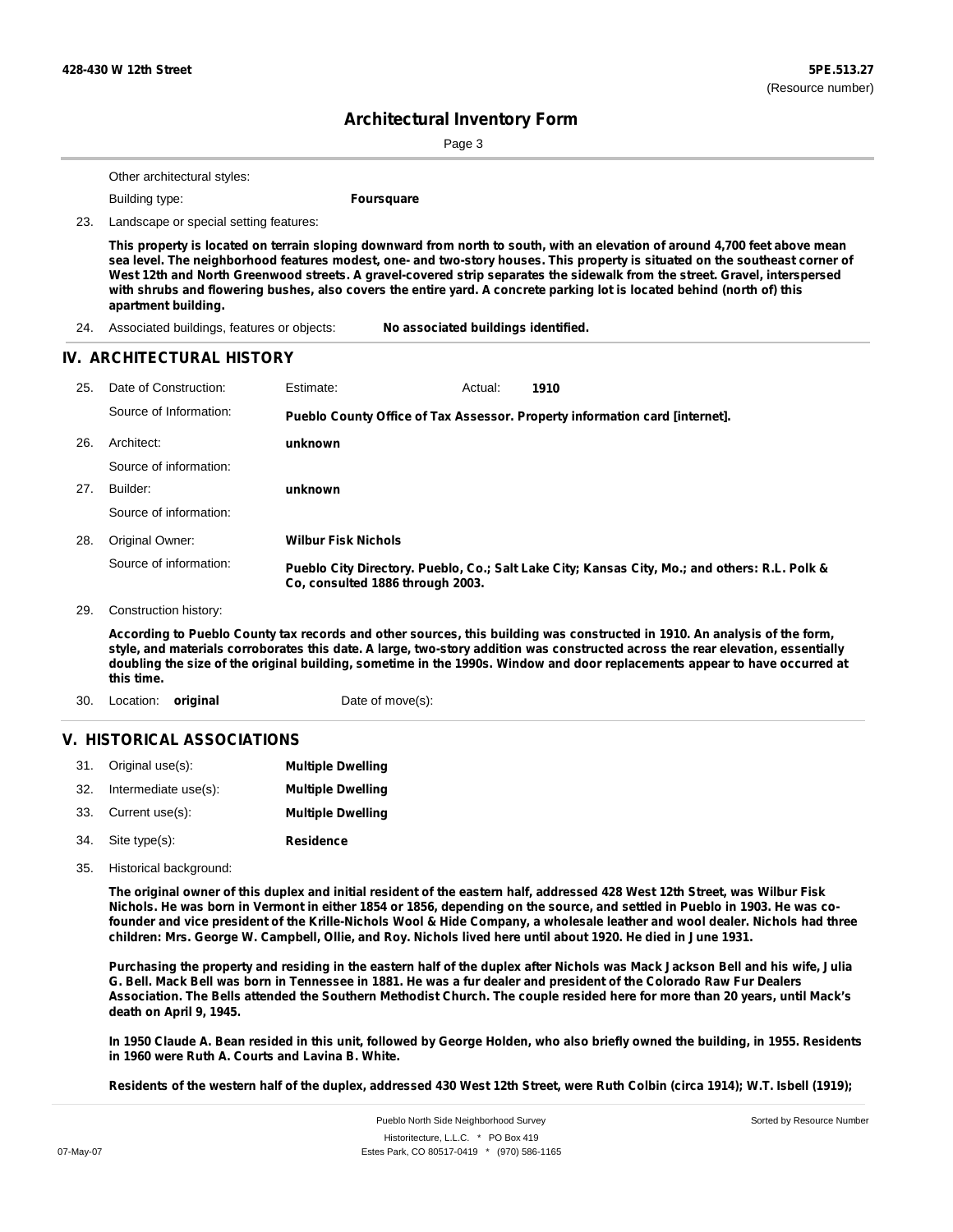Page 4

Ermine H. Henry (circa 1925-circa 1930); Elizabeth L. Neary and Joseph M. Neary (circa 1935-circa 1945); Frank P. Schranz and John Hardy (circa 1950); and Normand O. Martin and Harry Weber (circa 1955). Reinhold Weber, who actually owned the **property, resided in this unit around 1960.**

Hultsman St. Clair purchased the property in 1984, selling it to Neighborhood Services, Inc., the current owner, in 1989. This **company continues to operate the building as rental units, with at least 5 apartments.**

36. Sources of information:

**Pueblo County Office of Tax Assessor. Property information card [internet].**

**Pueblo City Directory. Pueblo, Co.; Salt Lake City; Kansas City, Mo.; and others: R.L. Polk & Co, consulted 1886 through 2003.**

**U.S. Census of 1920. Precinct 3, Pueblo, Pueblo County, Colorado. Series T625, roll 170, p. 136.**

**"Bell (Mack Jackson)" [obituary]. Pueblo Chieftain, 10 April 1945, p. 10.**

**"Wilbur Fisk Nichols" [obituary]. Pueblo Chieftain, 22 June 1931, p. 9.**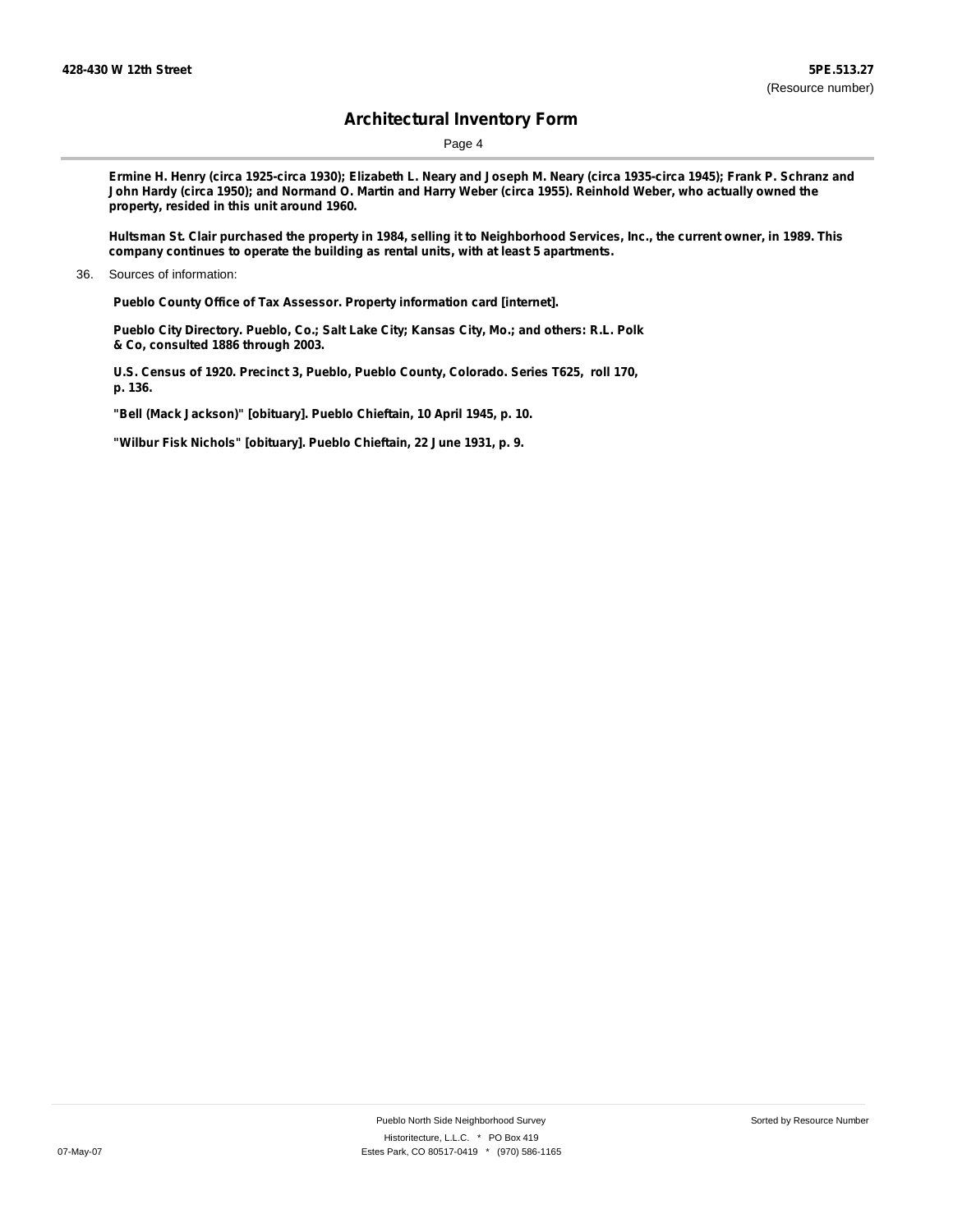÷

Sorted by Resource Number

# **Architectural Inventory Form**

Page 5

|     | <b>VI. SIGNIFICANCE</b>                                                                                                                                                                                                                |  |
|-----|----------------------------------------------------------------------------------------------------------------------------------------------------------------------------------------------------------------------------------------|--|
| 37. | Local landmark designation:<br>Yes $\Box$<br>No.<br>$\mathbf{F}$                                                                                                                                                                       |  |
|     | Designation authority:                                                                                                                                                                                                                 |  |
|     | Date of designation:                                                                                                                                                                                                                   |  |
| 38. | Applicable National Register criteria:                                                                                                                                                                                                 |  |
|     |                                                                                                                                                                                                                                        |  |
|     | A. Associated with events that have made a significant contribution to the broad pattern of our history.<br>П<br>B. Associated with the lives of persons significant in our past.                                                      |  |
|     | C. Embodies the distinctive characteristics of a type, period, or method of construction, or represents the work<br>◙<br>of a master, or that possess high artistic values, or represents a significant and distinguished entity whose |  |
|     | components may lack individual distinction.<br>D. Has yielded, or may be likely to yield, information important in history or prehistory.                                                                                              |  |
|     | $\mathcal{L}_{\mathcal{A}}$<br>Qualifies under Criteria Considerations A through G (see manual).<br>$\mathcal{L}_{\mathcal{A}}$                                                                                                        |  |
|     | Does not meet any of the above National Register criteria.<br>$\overline{\phantom{a}}$                                                                                                                                                 |  |
|     | <b>Pueblo Standards for Designation:</b>                                                                                                                                                                                               |  |
|     | <u>1a. History</u>                                                                                                                                                                                                                     |  |
|     | Have direct association with the historical development of the city, state, or nation; or<br>$\mathcal{F}_1$                                                                                                                           |  |
|     | 1b. History                                                                                                                                                                                                                            |  |
|     | Be the site of a significant historic event; or<br>$\sim$                                                                                                                                                                              |  |
|     | 1c. History                                                                                                                                                                                                                            |  |
|     | Have direct and substantial association with a person or group of persons who had influence on society.<br>$\overline{\phantom{a}}$                                                                                                    |  |
|     | 2a. Architecture                                                                                                                                                                                                                       |  |
|     | Embody distinguishing characteristics of an architectural style or type; or<br>О                                                                                                                                                       |  |
|     | <u>2b. Architecture</u>                                                                                                                                                                                                                |  |
|     | Be a significant example of the work of a recognized architect or master builder, or<br>$\mathcal{L}_{\mathcal{A}}$                                                                                                                    |  |
|     | 2c. Architecture                                                                                                                                                                                                                       |  |
|     | Contain elements of architectural design, engineering, materials, craftsmanship, or artistic merit which represent a<br>$\blacksquare$<br>significant or influential innovation;                                                       |  |
|     | 2d. Architecture                                                                                                                                                                                                                       |  |
|     | Portray the environment of a group of people or physical development of an area of the city in an era of history<br>$\Box$<br>characterized by a distinctive architectural style.                                                      |  |
|     | 3a. Geography                                                                                                                                                                                                                          |  |
|     | Have a prominent location or be an established, familiar, and orienting visual feature of the contemporary city, or                                                                                                                    |  |
|     | 3b. Geography                                                                                                                                                                                                                          |  |
|     | Promote understanding and appreciation of Pueblo's environment by means of distinctive physical characteristics<br>I.<br>or rarity; or                                                                                                 |  |
|     | 3c. Geography                                                                                                                                                                                                                          |  |
|     | Make a special contribution to Pueblo's distinctive character.<br>$\mathcal{L}_{\mathcal{A}}$                                                                                                                                          |  |
|     | Not Applicable                                                                                                                                                                                                                         |  |
|     | Does not meet any of the above Pueblo landmark criteria.<br>$\Box$                                                                                                                                                                     |  |
| 39. | Area(s) of Significance:<br><b>Architecture</b>                                                                                                                                                                                        |  |
| 40. | Period of Significance:<br>1910                                                                                                                                                                                                        |  |
| 41. | National:<br>Level of significance:<br>State<br>Local<br>κ,<br>$\sim$                                                                                                                                                                  |  |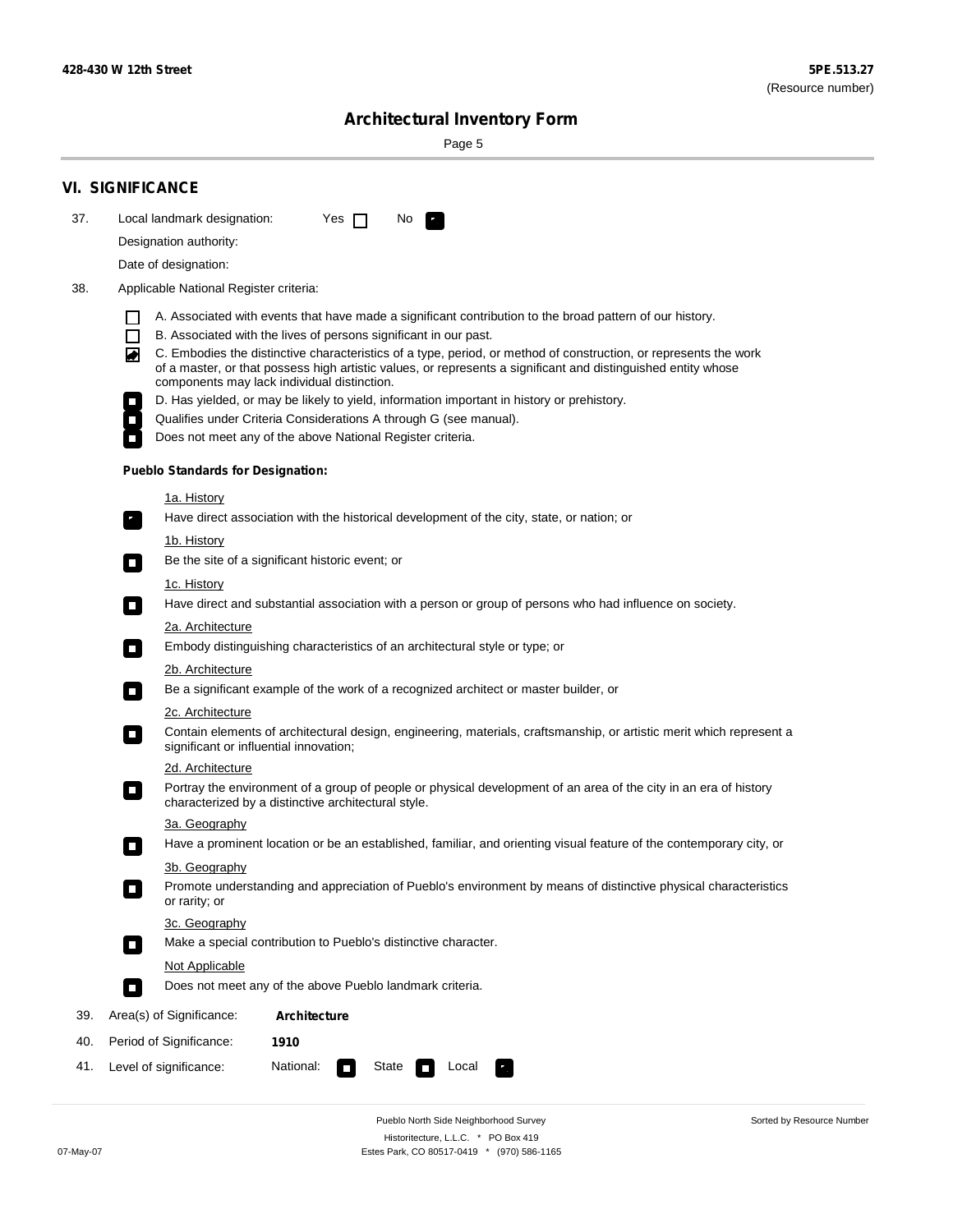Page 6

#### 42. Statement of significance:

This property is historically significant under Pueblo Local Landmark criterion 1A for its association with the development of **Pueblo's North Side Neighborhood, when more architecturally sophisticated buildings like this one joined the smaller,** plainer dwellings originally constructed here. It also represents the transition from large, single-family homes to apartments. As well, this building is architecturally significant under National Register criterion C (Pueblo Local Landmark criterion 2A) as an intact example of a classically styled duplex that is replicated frequently in the neighborhood. However, the levels of architectural and historical significance, combined with physical integrity, are not to the extent that this property would qualify for individual listing in the National Register of Historic Places, the Colorado State Register of Historic Properties, or as a City of Pueblo Landmark. Nonetheless, it is most likely a contributing resource within any potential historic district.

43. Assessment of historic physical integrity related to significance:

Constructed in 1910, this building exhibits a moderate level of physical integrity relative to the seven aspects of integrity as defined by the National Park Service and the Colorado Historical Society: location, setting, design, materials, workmanship, feeling, and association. The most notable alteration has been the addition of a two-story structure across the rear elevation, essentially doubling the size of this building. However, the addition is isolated to the rear elevation and is clearly **differentiated from the historic portion of the building. Windows and doors have also been replaced.**

### **VII. NATIONAL REGISTER ELIGIBILITY ASSESSMENT**

44. National Register eligibility field assessment: Local landmark eligibility field assessment: **Individually eligible Not eligible** Not eligible **Need data Individually eligible Not eligible** Not eligible **Need data** 

45. Is there National Register district potential? Yes ▰

**Pueblo's North Side Neighborhood represents the evolution of the city's professional middle and upper classes. Its diversity of architectural styles and forms directly represents the city's changing economic and cultural climates. As well, the neighborhood is distinctive because it appears to have evolved independently of the area's dominant industry, steel manufacturing.** Discuss:

No

IT.

Yes Yes No

 $No$   $M/A$ 

N/A

If there is National Register district potential, is this building contributing:

If the building is in existing National Register district, is it contributing: 46.

### **VIII. RECORDING INFORMATION**

| 47. | Photograph numbers): | <b>CD-ROM Photo Disc: North Side Photos</b><br>File Name(s): 12thstw428-430                                                   |
|-----|----------------------|-------------------------------------------------------------------------------------------------------------------------------|
|     | Negatives filed at:  | <b>Special Collections</b><br><b>Robert Hoag Rawlings Public Library</b><br>100 East Abriendo Avenue<br>Pueblo, CO 81004-4290 |
| 48. | Report title:        | <b>Pueblo North Side Neighborhood Survey</b>                                                                                  |
| 49. | $Date(s)$ :          | 06/14/2005                                                                                                                    |
| 50. | Recorder(s):         | <b>Adam Thomas</b>                                                                                                            |
| 51. | Organization:        | Historitecture, L.L.C.                                                                                                        |
| 52. | Address:             | <b>PO Box 419</b>                                                                                                             |
|     |                      | Estes Park, CO 80517-0419                                                                                                     |
| 53. | Phone number(s):     | (970) 586-1165                                                                                                                |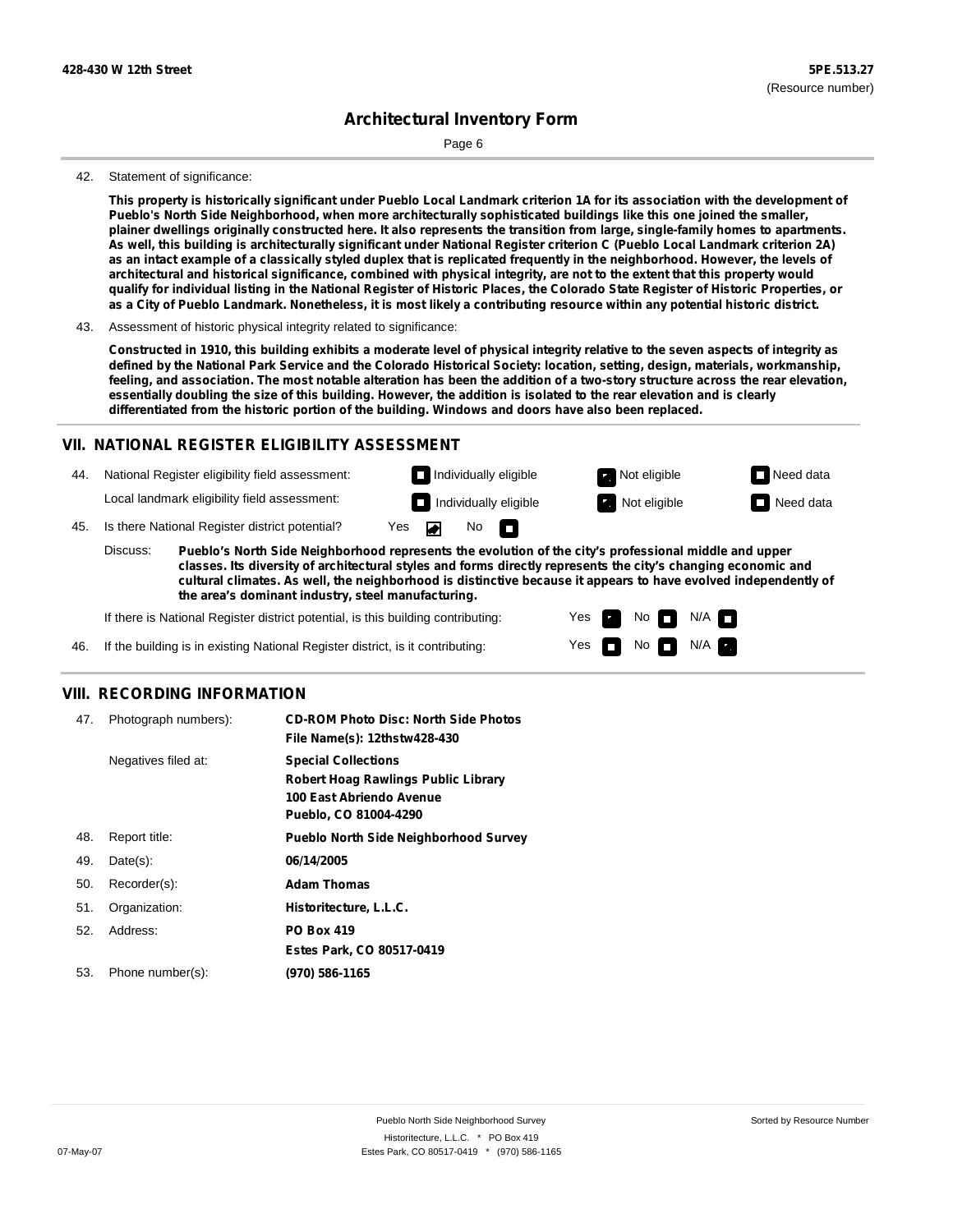Page 7